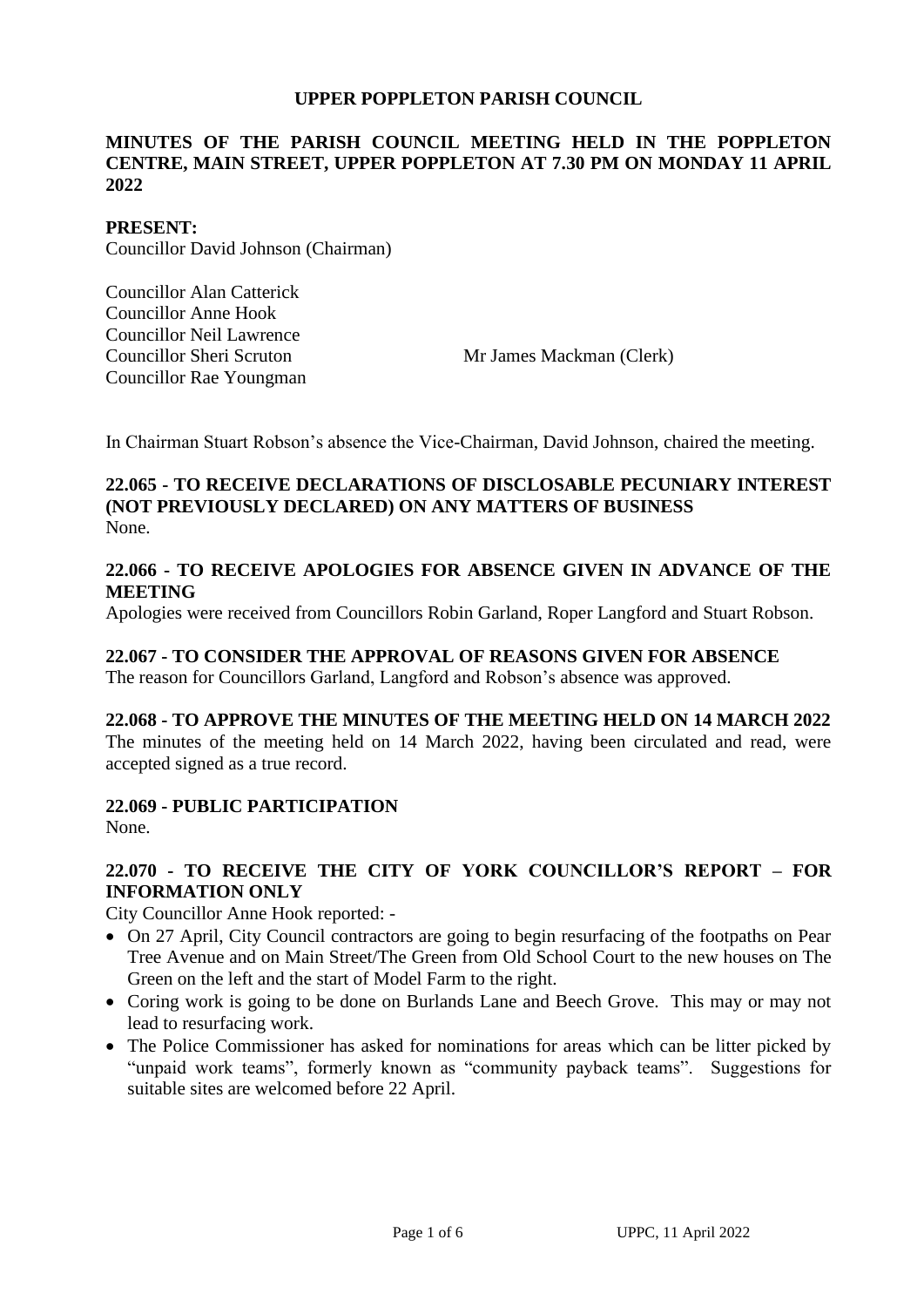## **21.071 - PLANNING APPLICATIONS**

(a) The Councillors considered the planning applications received since the March Parish Council meeting as listed below: -

| <b>Details of Planning Applications</b>                                                               | Comments                                      |
|-------------------------------------------------------------------------------------------------------|-----------------------------------------------|
| Ref: 22/00266/FUL - Erection of 36m lattice                                                           | The Parish Council objects on the grounds     |
| mast, storage container, and 2.4m high palisade                                                       | that it is believed that the proposed site is |
| fence enclosure at Electricity Sub Station,                                                           | on a village green according to the City of   |
| Poppleton Bar Park and Ride, Northfield Lane.                                                         | York Council records.                         |
|                                                                                                       |                                               |
| Ref: $22/00430/FUL$ – Single-storey side and                                                          | No objections                                 |
| rear extension, conversion of garage to living                                                        |                                               |
| accommodation, porch to front, 4no. roof lights<br>to front and 4no. roof lights to rear, 1no. window |                                               |
| opening to either side at 19 The Green.                                                               |                                               |
|                                                                                                       |                                               |
| Ref: 22/00474/FUL - Erection of new boundary                                                          | No objections                                 |
| wall and gate to front at The Cedars, 50 Dikelands                                                    |                                               |
| Lane.                                                                                                 |                                               |
|                                                                                                       |                                               |
| Ref: 22/00504/TCA - Crown reduce a group of                                                           | No objections                                 |
| Silver Birch trees in a Conservation Area at                                                          |                                               |
| Orchard House, Hodgson Lane.                                                                          |                                               |
|                                                                                                       |                                               |

#### *(b) To note Local Authority Planning Decisions*

It was noted that the Local Planning Authority had refused the following application: -

• Ref: 21/02818/FUL - Change of use from restaurant (use class E) to place of worship (use class F1) at Luigi's Ristorante, Cedar House, Northfield Lane

## **22.072 - FINANCE**

#### *(a) To receive a financial statement*

The Clerk had emailed Councillors a detailed report showing the actual income and expenditure for the year ended 31 March 2022 and a report for the period from  $1<sup>st</sup>$  to 11th April 2022. The reports reflected the receipts and payments below.

The bank balances on 11 April were: -

|            | <b>Current Account</b>                     |                                      | £500.00    |
|------------|--------------------------------------------|--------------------------------------|------------|
|            | <b>Business Money Manager Account</b>      |                                      | £42,075.56 |
|            |                                            |                                      |            |
| (b)        | To note accounts for payment (net of VAT); |                                      |            |
| <b>DD</b>  | <b>E.ON Next</b>                           | Guild hut electricity                | £7.46      |
| <b>CHG</b> | Nether Popp Parish Council                 | Half share of annual website         | £157.50    |
| <b>BP</b>  | Nether Popp Parish Council                 | Half share of plan4poppleton website | £30.00     |
| <b>BP</b>  | <b>Poppleton Community Trust</b>           | Room hire – March                    | £24.00     |
| <b>DD</b>  | <b>Scottish Water</b>                      | Allotment water                      | £4.46      |
| <b>CHG</b> | <b>HSBC</b>                                | Bank charges                         | £8.00      |
| <b>BP</b>  | YLCA                                       | Annual subscription                  | £585.00    |
| <b>BP</b>  | <b>YLCA</b>                                | Councillor training                  | £40.00     |
| <b>BP</b>  | Poppleton Children's Sports                | Advert in programme                  | £80.00     |
|            | Day                                        |                                      |            |
|            |                                            |                                      |            |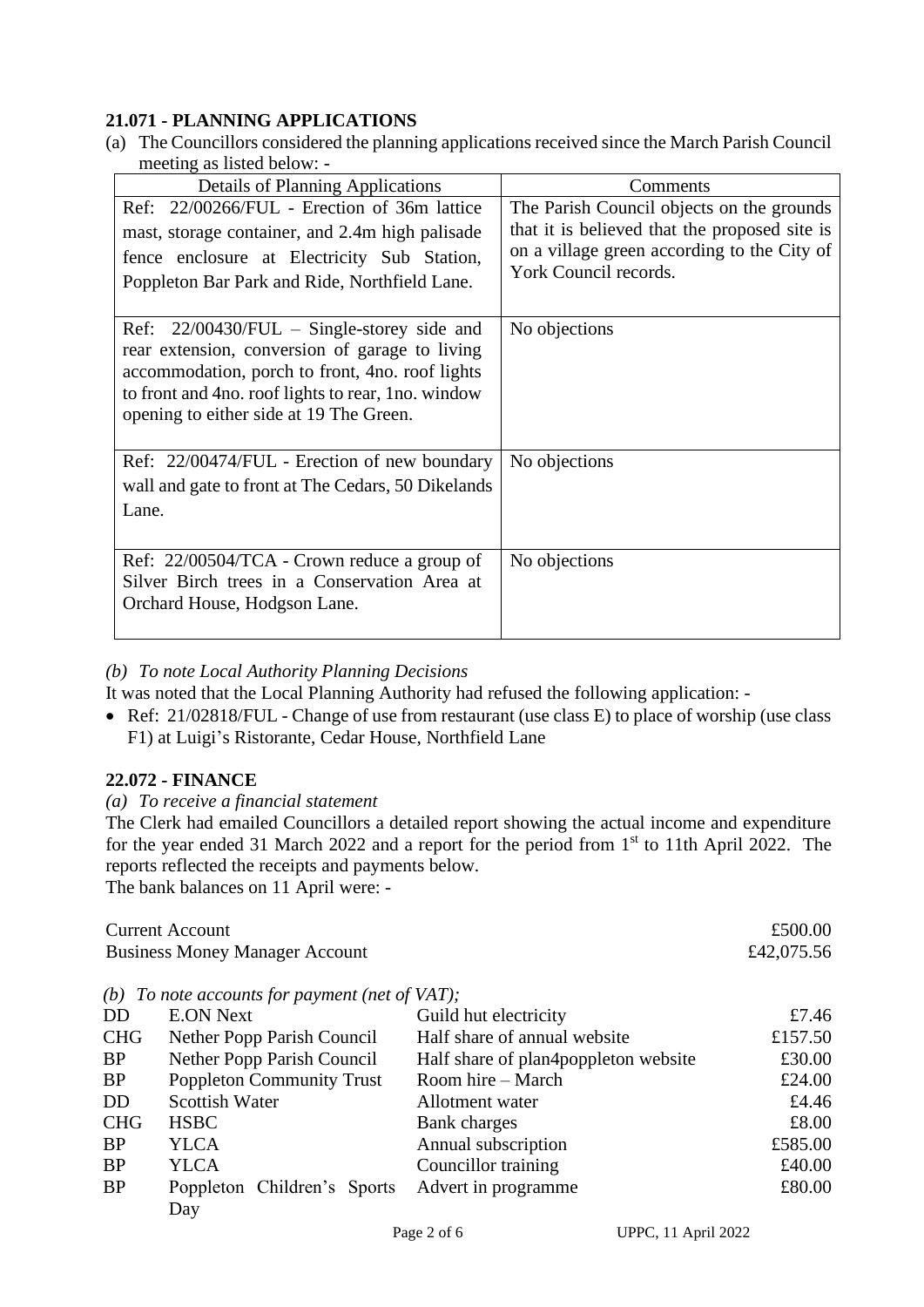| <b>BP</b> | James Mackman                                | $Salary - April$                   | £546.61   |
|-----------|----------------------------------------------|------------------------------------|-----------|
| <b>BP</b> | <b>HMRC</b>                                  | Income $\text{Tax} - \text{April}$ | £136.60   |
| <b>BP</b> | James Mackman                                | <b>Expenses</b>                    | £3.68     |
|           | $(c)$ To receive a report on income received |                                    |           |
|           | Northern Powergrid                           | Wayleave                           | £11.50    |
|           | City of York Council                         | Double taxation payment            | £2,243.50 |
|           | Allotment tenants                            | Annual rents                       | £275.50   |

*(d) To consider releasing the £2,000 in the 2021-22 budget for the Poppleton Youth Club* This was agreed.

*(e) To consider releasing the £1,000 in the 2022-23 budget for Poppleton Under Fives*  This was agreed.

*(f) To agree to subscribe to the YLCA for 2022-23 - £585.00*  This was agreed.

## **22.073 - TO CONSIDER MATTERS RELATING TO THE VILLAGE GREENS, ALLOTMENTS AND GUILD HUT**

*(a) To consider a report from the Greens Working Group including considering quotations for the work identified in the last tree survey*

As only one quotation has been received for the work it was agreed that the Clerk should endeavour to secure two more quotation. **(Action Clerk)**

*(b) Trees including considering a quotation to carry out a survey of the trees on Blairgowrie land adjoining Main Street*

The Clerk had received a quotation for carrying out a survey of the trees in Blairgowrie bordering Main Street. It was agreed that the quotation did not contain sufficient details of the work required. The Clerk reminded Councillors that the Parish Council can only spend money when there is a legal power to do so and that he hadn't been able to identify a power that could be used in this instance. It was agreed that the Clerk should ask the YLCA to identify the power that would enable the Parish Council to bear the cost of the survey on trees on private land that overhang land owned by the Parish Council. **(Action Clerk)**

## *(c) Events including setting up a formal approval process for use of the Green*

It was resolved that a formal agreement for the booking of events be drawn up. It was agreed that the Greens Working Group would produce the document for approval by the Parish Council. **(Action Greens Working Group)**

*(d) Maintenance including: -*

*i. Refurbishing the Parish Council's seats*

No further news on this subject.

## *ii. Parking on the Green in Hodgson Lane*

A resident had emailed many photographs of vehicles parked on the grass in Hodgson Lane. It was agreed that a letter be sent to all the residents whose houses border the north side of Hodgson Lane pointing out that parking on the grass on a village green is an illegal act. Councillor Youngman volunteered to write a letter for all Councillors to agree and for the Clerk to send. **(Action everybody)**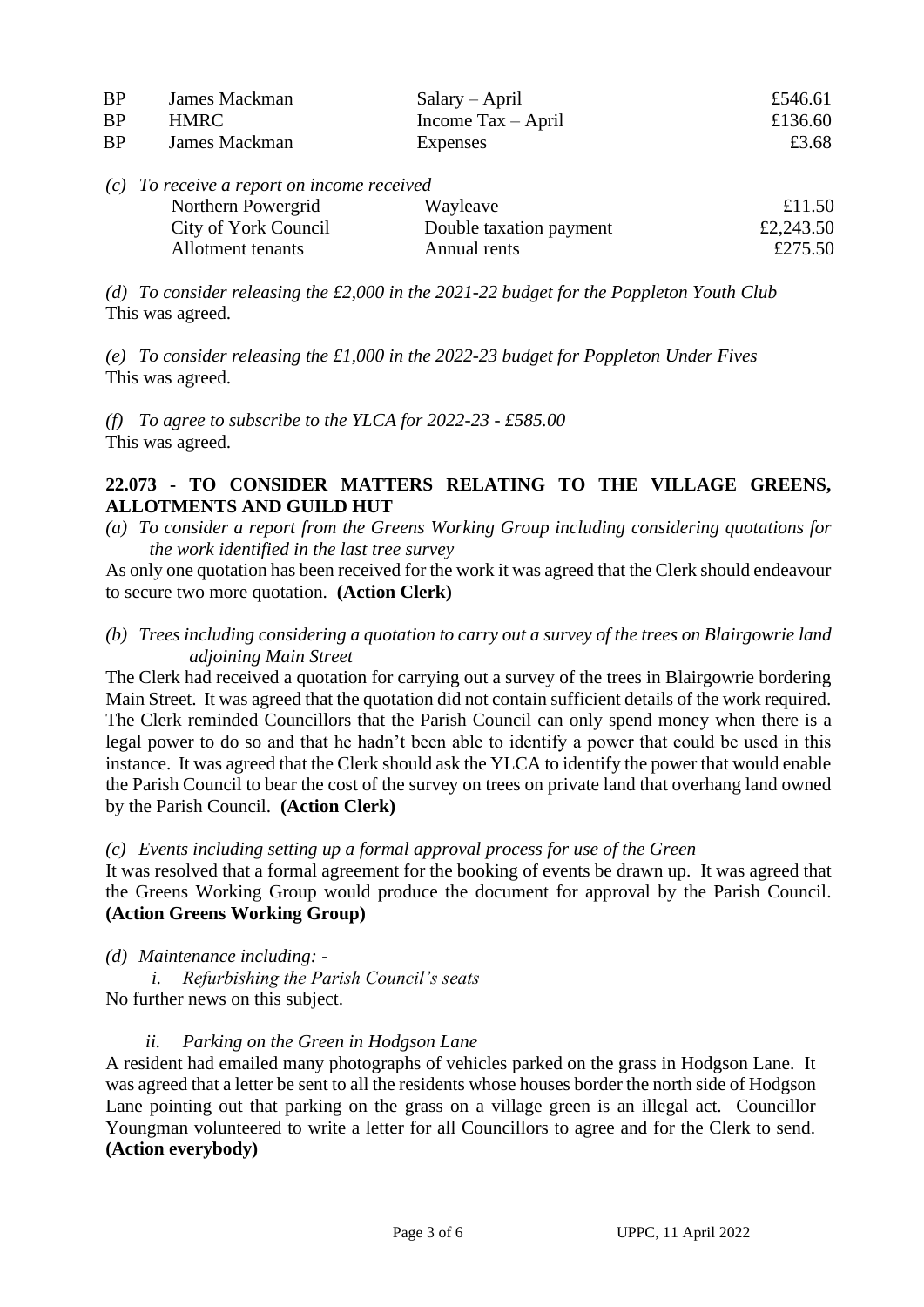iii. Many years ago a tree was planted on the Green to commemorate Heidi Meyer who died tragically in her late teens. The tree is thriving but the commemorative plaque which used to be at the side of the tree has disappeared. It was resolved unanimously to agree to a request to replace the plaque at the cost of the family of Heidi Meyer.

*(e) Allotments* 

The Clerk reported that all rents have been received.

*(f) Guild Hut* No news to report.

### **22.074 - TO CONSIDER MATTERS RELATING TO HIGHWAYS, FOOTPATHS, LAMPPOSTS & SIGNS**

*(a) To receive an update on the problem with cars parked on the roads in Upper Poppleton.* In the absence of Councillor Robson there was no update on this subject.

### *(b) To discuss vehicular access between Millfield Lane and Low Poppleton Lane*

It was noted that when Network Rail carried out remedial work on the level crossing in Millfield Lane the residents living between the crossing and Low Poppleton Lane were unable, legally, to gain access to their homes. It was agreed that the subject should be raised at the next Ward Committee meeting with the suggestion that the restriction on the use of Low Poppleton Lane should be removed. **(Action Councillor Hook and Clerk)** 

#### *(c) To agree to tidy up the Upper Poppleton sign on Station Road*

The state of the verge on the corner of Station Road was discussed. Councillors Youngman and Lawrence agreed to make the area look better. **(Action Councillors Lawrence & Youngman)**

*(d) To consider reports on vandalism* No reports

*(e) To receive other reports* No reports.

#### **22.075 – TO CONSIDER COUNCILLOR & CLERK TRAINING**

Councillors had considered the courses on offer by the YLCA but agreed that none were relevant to the Parish Council.

## **22.076 – TO DISCUSS APPOINTING A REPRESENTATIVE TO THE HAXBY GROUP PRACTICE'S "OUR HAXBY COMMUNITY" PATIENT GROUP**

Councillor Hook volunteered to be the Parish Council's representative on the Patient Group.

## **22.077 – TO CONSIDER DONATING £500 TO THE BRITISH RED CROSS OR AN ALTERNATIVE CHARITY**

Following a discussion on the giving of a donation to a charity it was resolved, on the Chairman's casting vote, to donate the sum of £500 to the Pavers Foundation. **(Action Clerk)** 

## **22.078 - TO RECEIVE COMMITTEES' REPRESENTATIVES REPORTS**

*(a) Listed Buildings Working Group* Councillor Scruton reported that work is progressing on this subject.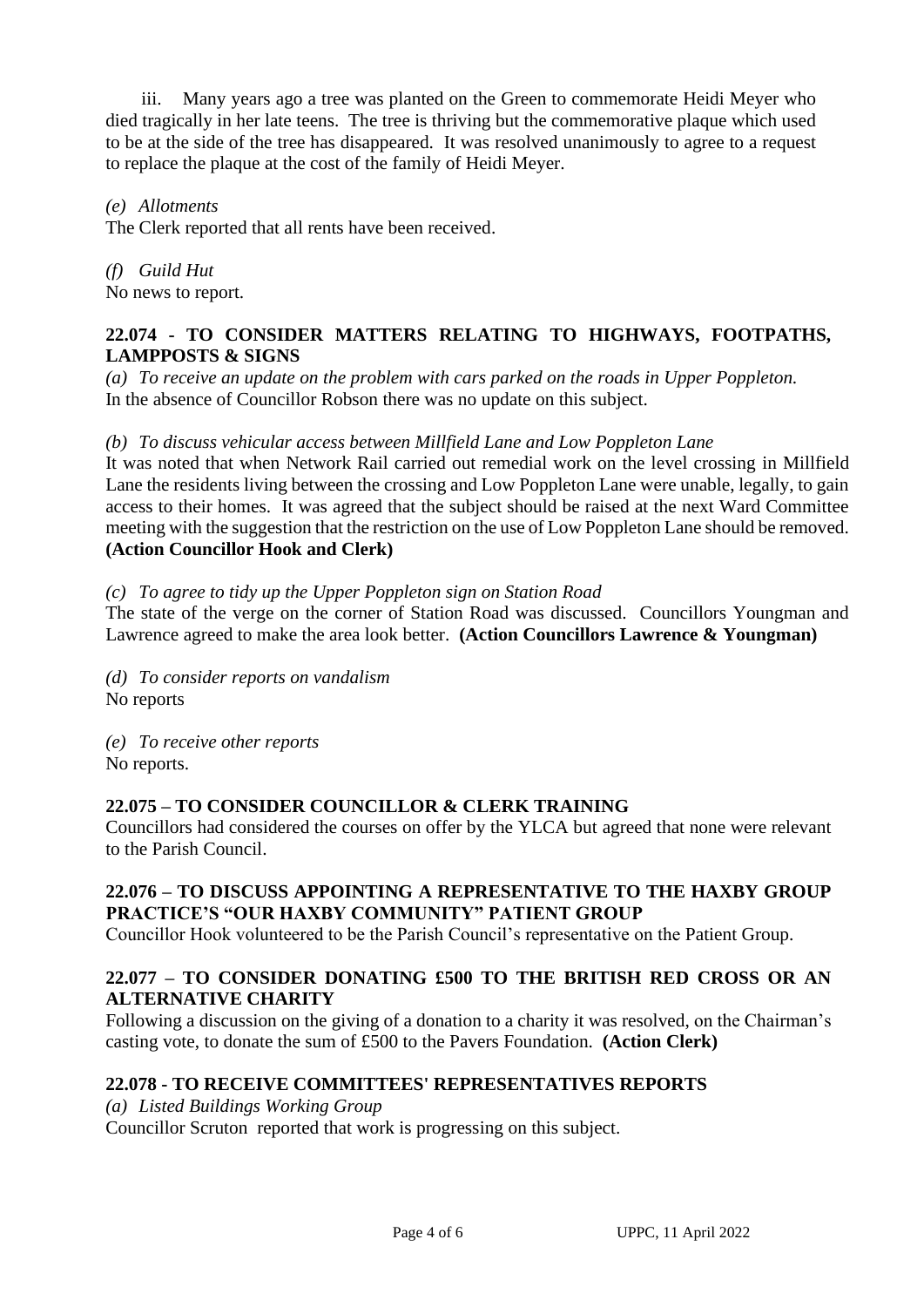#### *(b) One Parish Council for Poppleton Working Party*

It was noted that a meeting with representatives from Nether Poppleton Parish Council has been arranged for 12 April.

#### *(c) Poppleton Community Trust*

The Parish Council's Trust representative, Councillor Youngman, reported on the Trust meeting held on 22 March

*(d) Queen's Platinum Jubilee Working Group*

Councillor Youngman gave an update on this subject.

### *(e) Village Show*

It was reported that potatoes for the spud-in-a-bucket competition and carrot seeds were given away on the Saturday just gone. Programmes for the Show are available at numerous outlets in the village.

*(f) YLCA York Branch* No report.

*(g) Youth Club* No news on this subject.

*(h) Any other meeting*

Councillor Catterick reported on the YLCA's remote Conference held on 25 March.

## **22.079 - TO RECEIVE A REPORT ON VILLAGE POLICING**

Prior to the meeting the Clerk had forwarded the incidents reported to the police for March. The report was noted but it was noted that the format is not user friendly.

### **22.080 - TO RECEIVE THE CLERK'S REPORT ON PROGRESS ON THE FOLLOWING:**

*(a) The request for an easement for Model Farm (Min. 22.059b)*

The Clerk reported that he had not had contact with the solicitor. It was agreed that Hethertons be asked to report on the progress on producing the easement. **(Action Clerk)**

*(b) Grass growing over footpaths on the Green (Min 22.051aii)*

It was noted that the Greens Working Group is seeking quotations for the removal of the grass growing over the footpaths in the Green and it was suggested that a price per 100 metres be obtained.

*(c) Old Forge Surgery complaints (Min. 22.056)* 

It was confirmed that a letter had been sent to the Haxby Group asking for a representative to come and talk to the Parish Council about the problems that residents are experiencing. No reply has been received as of today.

## **22.081 – TO NOTE CORRESPONDENCE RECEIVED**

*22.081.01 - The Clerk referred to the following items of correspondence received since the March Parish Council meeting*

- (a) CYC Jubilee Celebration enquiry
- (b) Poppleton Under Fives Grant timing query
- (c) Resident Station timetables another query regarding the absence of timetables